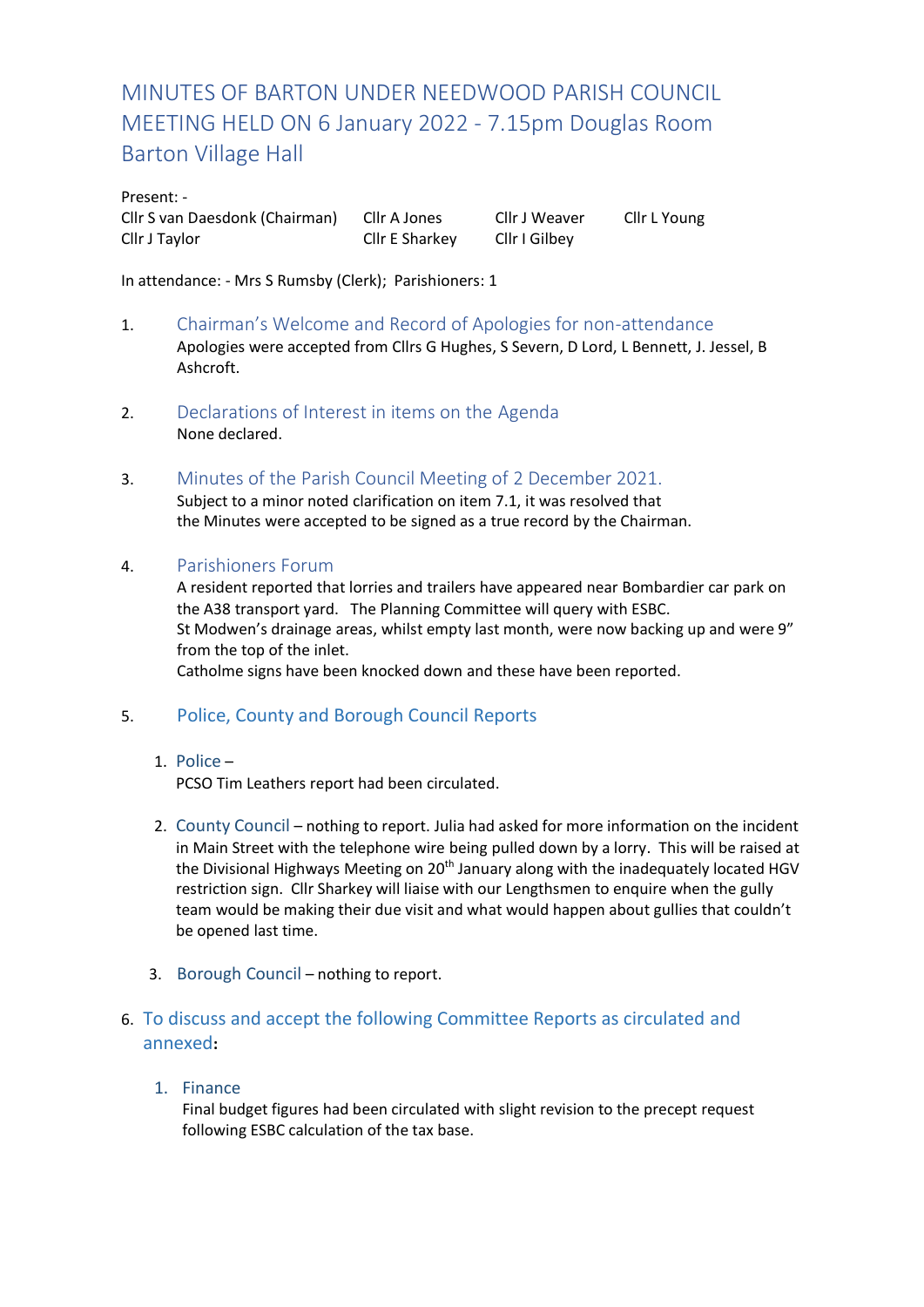**Resolved**: Finance recommendations and circulated reports noted and approved.

#### 2. Planning

(Cllrs referred to the Planning Schedule as circulated and annexed within meeting documents) –

Cllr Gilbey referred to the consultation on Removal of Permitted Development Rights from C3 (Dwelling House) to C4 (Small House of Multiple Occupation) in Burton on Trent. Whilst this would not really affect Barton, the Committee felt there was some contradiction in ESBC policy and therefore R. Bell had prepared a detailed response regarding the imaginative use of Article 4. All agreed this should be sent. Cllr Sharkey remarked that housing of multiple occupancy could be problematic depending on location – splitting a house up can cause problems with parking, storage of bins etc.

Dunstall farm shop proposal - Cllr Gilbey advised Barton Parish Council were not statutory consultees but can send comments. The traffic plan was discussed and Cllr A Jones felt the village would be impacted at our own peak times. Their traffic report contained low counts due to JTHS having limited opening at the time the survey was conducted. This was not reflective of 'normal' pre-Covid times. Queuing wasn't done during school leaving time. A traffic routing agreement should be sought if approved. A joint response with neighbouring parishes may be useful. Walks across Dunstall may also be impacted, permissive paths could be incorporated. Cycle routes would also have additional traffic. Traffic counts from Speedwatch could be provided as well as those taken during Better Barton from the Node report. Comments should focus on transport issues in relation to Barton and Dunstall Road. Delivery vehicles would also impact Barton. R Bell to be asked to assist with comments. **Resolved** – All items on the Planning Schedule noted and ratified.

#### 3. Parks and Open Spaces –

Cllr Sharkey advised the grounds maintenance contractors had provided satisfactory insurance documents and certificates. A formal letter of appointment to go out. Thomas Holland had asked about additional works.

Fishpond – it was reported that a few jobs would be priced up.

- 4. Burial Ground The Committee were due to meet to review the situation with unsafe headstones and would also discuss the consultation on the government proposals for extending plot sizes. M Fitchett to be asked review list of unsafe memorials.
- 5. Human Resources Nothing to report.
- 6. Allotments Currently 5 on the waiting list.
- 7. VEC -

Thanks were expressed for all efforts regarding the village Christmas tree.

# 7. Administration

1. Correspondence -

Cllrs referred to residents' concerns re overflowing bins outside the Junior school on Gilmore Lane following the removal of bins from the Marina site. Cllr J Jones is requesting a bigger bin.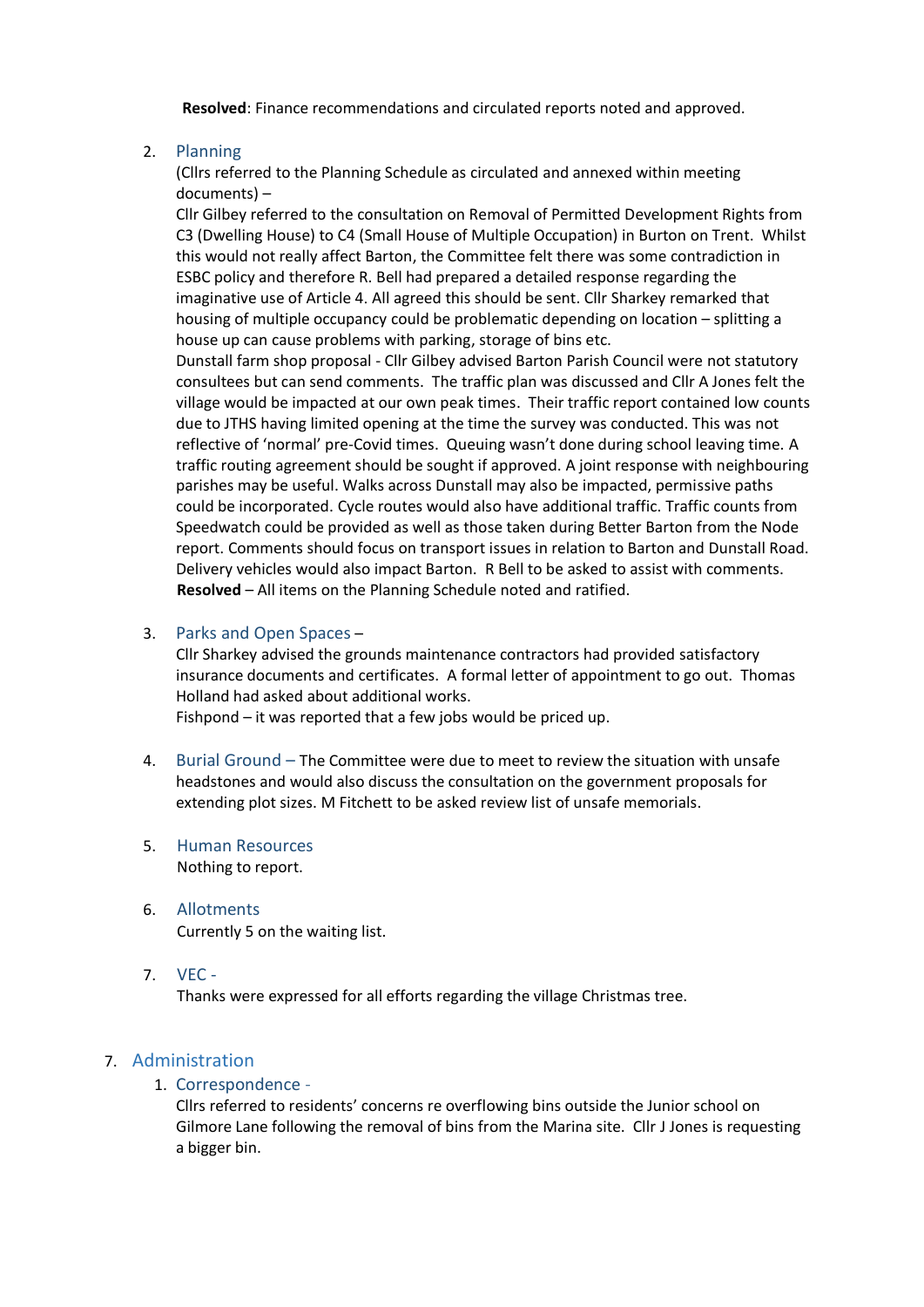R Bell had drafted a further letter on planning matters in the conversation area. This will be sent to the same Parishes for their support.

Church Railings – St James PCC would be engaging further work following on from replacement of the gates. Quotes had been received for restoration of the railings. Parish Council support in principle was sought to assist in fundraising approaches. Cllrs would like to see community involvement with ongoing maintenance. It was **resolved** all agreed to send a letter of support.

Christmas Star – Cllrs were advised St James' PCC considered the star was coming to the end of its life. Cllrs felt that as the star is PAT tested, there was no reason to replace it as yet. If there was a problem with getting up into the tower, Cllrs could provide volunteer help. If the Church wanted to make alternative arrangements such as projecting an image onto the tower, they could follow this up. Cllrs were satisfied Barton Parish Council made enough effort with the Village tree and lights switch on event.

Queen's Canopy – James Leavesly had spoken to Cllr Sharkey about providing fruit trees to create community orchards. Cllr Sharkey advised this was not a simple idea with regard to maintenance of such an orchard and land availability. The Bellways allotment plot was mentioned but this is still a long way off being transferred. No formal request for use of the Bellways land had been received from the Rugby Club nor timescales expected.

**Resolved:** All correspondence items noted.

2. Electronic Decisions – none made.

#### 8. Outside Bodies

1. Speedwatch – none

#### 9. Councillors Reports:

1. Flood Risk Group – Cllr Sharkey referred to the Barton Brook. A letter from the Environment Agency delivered to the land owner for consideration. The EA will pay land agency fees. An Hydrological model is now with the EA and they are looking at it. By next meeting we should have update.

Chris Archer had been chased about drainage through St Modwens. Legal guys were chasing Land Registry information which is now in but he had not got the detail. The Full Brook and Barton brook go through these flood retention areas. The EA should get full cooperation from County about land ownership. A further update will be provided at the next meeting. Cllr Sharkey will email Cllr Jessel to bring up to date on issues.

- 2. The Red Lion landlord was aware of the pancake race on Shrove Tuesday and were offering more involvement for Mardi Gras. It was agreed to put him in touch with the Infants School and Vic Trigwell, Churches Together. It was suggested asking him for involvement in Platinum Jubilee events.
- 3. Cllr Taylor reported on her attendance at the recent ESBC Parish Council forum Richard Rayson had updated on what County had been doing in each village. Cllr Taylor bought up speeding in the village and the weight limit, drains jetting and buses using Catholme junction. Enforcement was an issue with the weight limit. Highways England needed to address the signage. Drains – Cllr Taylor was informed that County were only responsible for cleaning gullies, Severn Trent had responsibility for the pipes. Cllr Sharkey remarked that some drains are Highways responsibility. Cllr Taylor suggested these authorities link